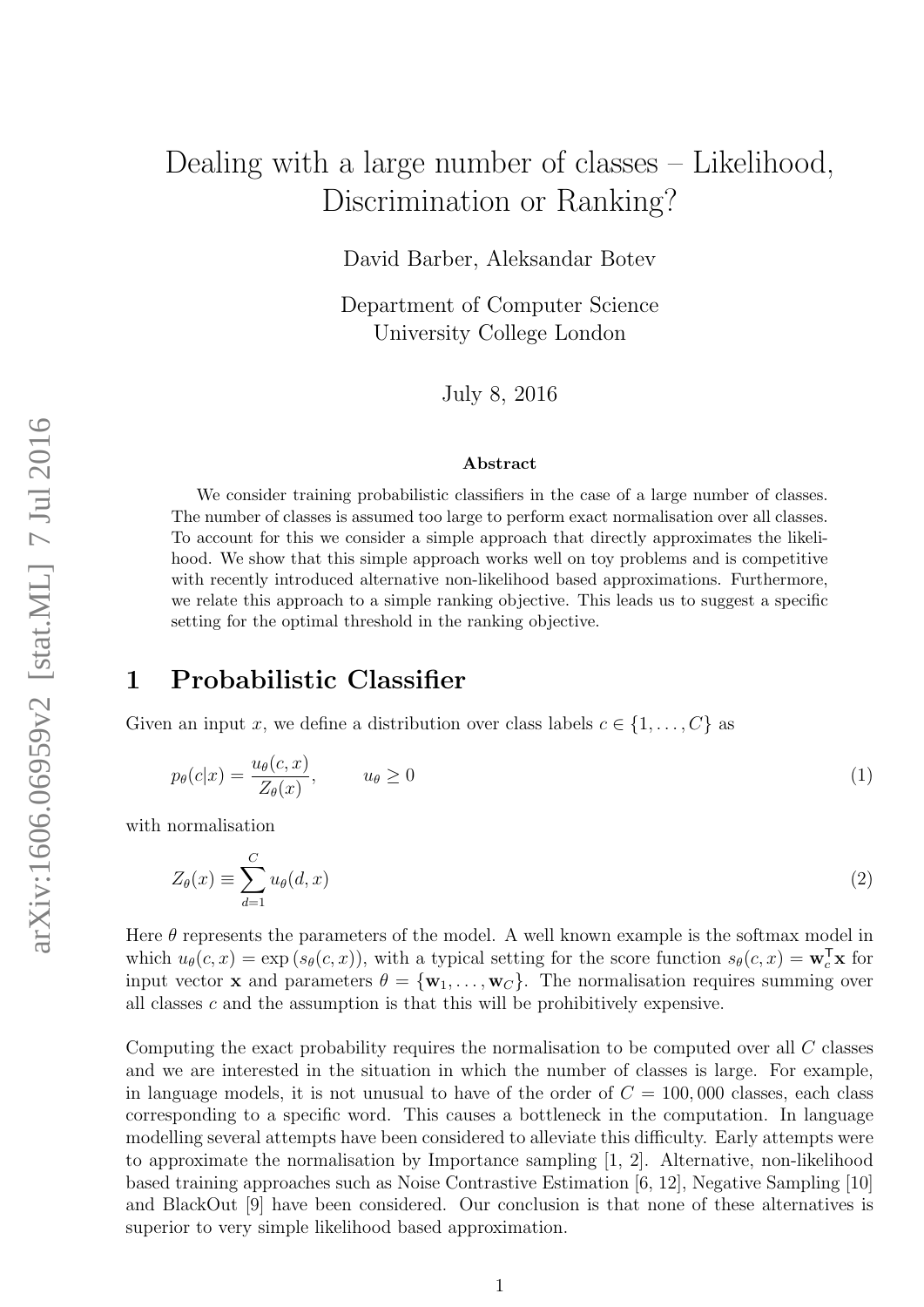### 1.1 Maximum Likelihood

Given a collection of data  $\mathcal{D} \equiv \{(x_n, c_n), n = 1, ..., N\}$  a natural<sup>1</sup> way to train the model is to maximise the log likelihood  $\tilde{L}(\theta) \equiv \sum_{n=1}^{N} L_n(\theta)$  where the log likelihood of an individual datapoint is

$$
L_n(\theta) = \log p_\theta(c_n | x_n) = \log u_\theta(c_n, x_n) - \log Z_\theta(x_n)
$$
\n(3)

The gradient  $g(\theta) \equiv \partial_{\theta}L(\theta)$  is given by  $g(\theta) = \sum_{n=1}^{N} g_n(\theta)$  where the gradient associated with an individual datapoint  $n$  is given by

$$
g_n(\theta) = \partial_\theta \log u_\theta(c_n, x_n) - \frac{1}{Z_\theta(x_n)} \sum_{d=1}^C \partial_\theta u_\theta(d, x_n)
$$
\n<sup>(4)</sup>

We can write this as

$$
g_n(\theta) = \sum_{c=1}^{C} \left( \delta(c, c_n) - p_{\theta}(c|x_n) \right) \partial_{\theta} \log u_{\theta}(c, x_n)
$$
\n
$$
\tag{5}
$$

where the Kronecker delta  $\delta(c, c_n)$  is 1 if  $c = c_n$  and zero otherwise. This has the natural property that when the model  $p_{\theta}(c|x_n)$  predicts the correct class label  $c_n$  for each datapoint n, then the gradient is zero. The gradient is a weighted combination of gradient vectors,

$$
g_n(\theta) = \sum_{c=1}^{C} \gamma_n(c) \partial_{\theta} \log u_{\theta}(c, x_n)
$$
\n(6)

with weights given by

$$
\gamma_n(c) \equiv \delta(c, c_n) - p_\theta(c|x_n) \tag{7}
$$

(dropping the notational dependence of  $\gamma$  on  $\theta$  for convenience). Since  $p \in [0,1]$ , we note that  $\gamma_n(c) \in [-1, 1].$ 

In practice, rather than calculating the gradient on the full batch of data, we use a much smaller randomly sampled minibatch M of datapoints,  $|M| \ll N$  (typically of the order of 100 examples) and use the minibatch gradient

$$
g(\theta) = \sum_{m \in \mathcal{M}} g_m(\theta) \tag{8}
$$

to update the parameters at each iteration (for example by Stochastic Gradient Ascent).

### 1.2 Class specific parameter models

We note that in the special case of a 'class specific model'  $u_{\theta}(c, x_n) = \tilde{u}_{\theta_c}(x_n, \phi)$  for class specific parameters  $\theta_c$  and class independent parameters  $\phi$ , the gradient contribution wrt  $\theta_a$ , is

$$
g_n(\theta_a) = \sum_{c=1}^{C} \gamma_n(c) \partial_{\theta_a} \log \tilde{u}_{\theta_c}(x_n, \phi) = \gamma_n(a) \partial_{\theta_a} \log \tilde{u}_{\theta_a}(x_n, \phi)
$$
(9)

so that at least one troublesome summation over all classes is removed; note however that  $\gamma$  still requires a summation over all classes. A classic example of a class specific model is a network classifier with a softmax output layer

$$
p(c|\mathbf{x}) = \frac{e^{\mathbf{w}_c^{\mathsf{T}} \mathbf{h}_{\phi}(\mathbf{x})}}{\sum_{d=1}^{C} e^{\mathbf{w}_d^{\mathsf{T}} \mathbf{h}_{\phi}(\mathbf{x})}}
$$
(10)

<sup>1</sup>Maximum Likelihood has the well-known property that is is asymptotically efficient.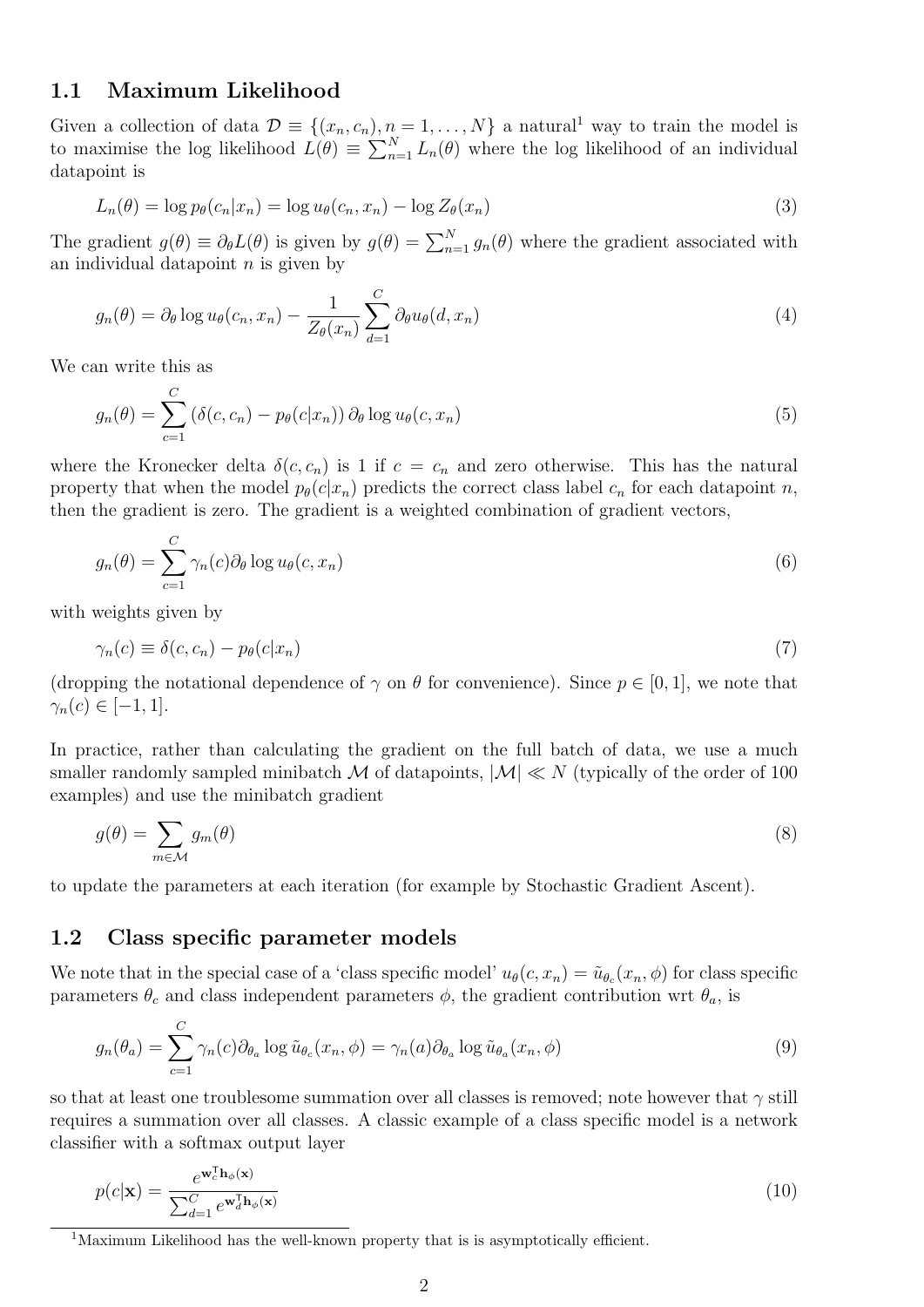where  $h_{\phi}(\mathbf{x})$  is the value of the final hidden layer of the network. In general, even though a minibatch  $\mathcal M$  may only contain labels for a small set of classes, the log-likelihood contribution depends (through  $\gamma$ ) on all C classes. Whilst, perhaps ideally, one would try to directly approximate the gradient equation $(10)$  using a small number of classes, we would need to decide which of all classes  $1, \ldots, C$  we would wish to update. In terms of monitoring the likelihood it is also useful to have an approximation of the likelihood itself, dependent on only a small number of the total classes.

# 2 Normalisation Approximation

For a likelihood approximation we require an approximation of the normalisation

$$
Z_{\theta}(x_m) = \sum_{d=1}^{C} u_{\theta}(d, x_m)
$$
\n
$$
(11)
$$

A common way to address this problem is by Importance sampling [5, 1], which is based on the approximation

$$
Z_{\theta}(x_m) = \sum_{d=1}^{C} q(d) \frac{u_{\theta}(d, x_m)}{q(d)} = \mathbb{E}_q \left( \frac{u_{\theta}(d, x_m)}{q(d)} \right)
$$
(12)

for some Importance distribution  $q(d)$ . By drawing S samples  $d_1, \ldots, d_S, d_s \in \{1, \ldots, C\}$  from q, a sampling approximation is then given by

$$
Z_{\theta}(x_m) \approx \frac{1}{S} \sum_{s=1}^{S} \frac{u_{\theta}(d_s, x_m)}{q(d_s)}
$$
(13)

In practice, however, this approach is problematic since the variance of this estimator is high [2]. In particular, the approximated scalar

$$
\gamma_m(c) \approx \delta(c, c_m) - \frac{u_{\theta}(c, x_m)}{\frac{1}{S} \sum_{s=1}^S \frac{u_{\theta}(d_s, x_m)}{q(d_s)}}\tag{14}
$$

is no longer bounded between −1 and 1. This can create highly varying and inaccurate gradient updates – indeed, the gradient direction  $g_m(\theta)$  is not guaranteed to be correct, neither for the general model nor the class specific model. Whilst there have been attempts to adapt  $q$ to reduce the variance in  $\gamma$ , these are typically significantly more complex and may require signficant computation to correct wild gradient esimates [2]. We seek therefore an alternative approach for this general class of models.

### 2.1 Sampling approximations

For each datapoint n we define a set of classes  $\mathcal{C}_n$  that must be explicitly summed over in forming the approximation. This defines then for each datapoint  $n$  a complementary set of classes  $\mathcal{C}_n^c$ , (all classes except for those in  $\mathcal{C}_n$ ). We can then write

$$
Z_{\theta}(x_n) = \sum_{c \in \mathcal{C}_n} u_{\theta}(c, x_n) + \sum_{d \in \mathcal{C}_n^c} u_{\theta}(d, x_n)
$$
\n(15)

We propose to simply approximate the sum over the complementary classes by sampling. However, in order to ensure that this results in an approximate  $-1 \leq \gamma_n(c) \leq 1$ , we require that  $\mathcal{C}_n$  contains the correct class  $c_n$ . This simple setting therefore significantly reduces the variance in the sampling estimate of the gradient. Surprisingly, whilst there have been several closely related suggestions, we are not aware of any previous approaches taking this route. We will show that this approach leads to a simple and effective way to approximate the gradient, and also suggests connections to ranking based approaches.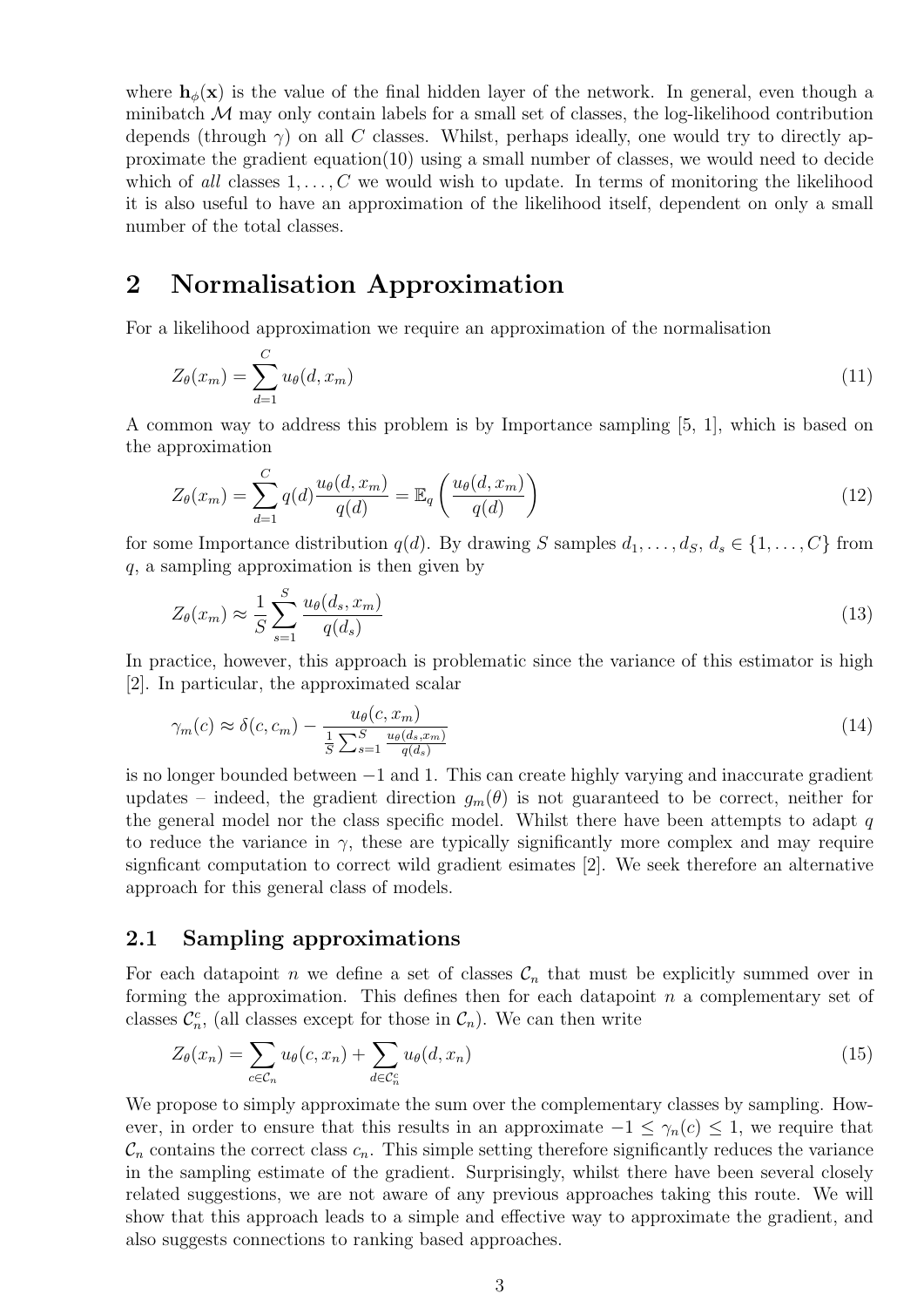#### 2.1.1 Importance Sampling

We consider the general problem of summing over a collection of elements

$$
Z = \sum_{i=1}^{C} z_i \tag{16}
$$

An obvious approximation is to use Importance sampling from a distribution  $q(i)$ . Based on the identity  $Z = \sum_i q(i)z_i/q_i$  we draw S samples from q and form the approximation

$$
\tilde{Z} = \frac{1}{S} \sum_{s=1}^{S} \frac{z_s}{q(s)}\tag{17}
$$

Whilst an unbiased estimator of  $Z$ , the variance of the Importance sampler is

$$
\frac{1}{S} \left( \sum_{c=1}^{C} \frac{z_c^2}{q(c)} - Z^2 \right) \tag{18}
$$

A downside of Importance sampling is that, even as the number of samples S is increased beyond the number of elements C in the exact sum,  $\tilde{Z}$  remains an approximation, despite the approximation method using more computation than the exact calculation would require. For this reason, we also consider a sampling approach with bounded computation.

#### 2.1.2 Bernoulli Sampling

An alternative to Importance sampling is to consider the identity

$$
Z = \sum_{i=1}^{C} z_i = \mathbb{E}_{\mathbf{s} \sim \mathbf{b}} \left( \sum_{i=1}^{C} \frac{s_i}{b_i} z_i \right)
$$
 (19)

where each independent Bernoulli variable  $s_i \in \{0,1\}$  and  $p(s_i = 1) = b_i$ . Unlike Importance sampling, no samples can be repeated. We propose to take a single joint sample from s to form the Bernoulli sample approximation

$$
Z \approx \sum_{i=1:s_i=1}^{C} \frac{z_i}{b_i} \tag{20}
$$

This Bernoulli sampler of  $Z$  is unbiased with variance<sup>2</sup>

$$
\sum_{c=1}^{C} \left(\frac{1}{b_c} - 1\right) z_c^2 \tag{21}
$$

 ${}^{2}$ For the same computational cost this variance will typically be lower than the variance of the IS. To illustrate this, consider that the  $z_i$  are drawn from a distribution with mean  $\mu$  and variance  $\sigma^2$ , and that the setting of the Bernoulli sampling probabilities  $b_i$  and the IS weights q do not depend on the value of z. Then the IS has expected variance

$$
\frac{1}{S}\left((\sigma^2+\mu^2)\sum_c\frac{1}{q(c)}-\mu^2\right)
$$

and the Bernoulli sampler has expected variance

$$
\left(\sigma^2 + \mu^2\right) \sum_c \left(\frac{1}{b_c} - 1\right)
$$

In this setting, the minimal variance for IS is given by  $q(c) = 1/C$ . To ensure that both the IS and Bernoulli sampler use a similar amount of computation, for the Bernoulli sampling we set b such that the expected number of samples is S, giving  $b_c = S/C$ . If we assume also that the number of samples is only a fraction f of the total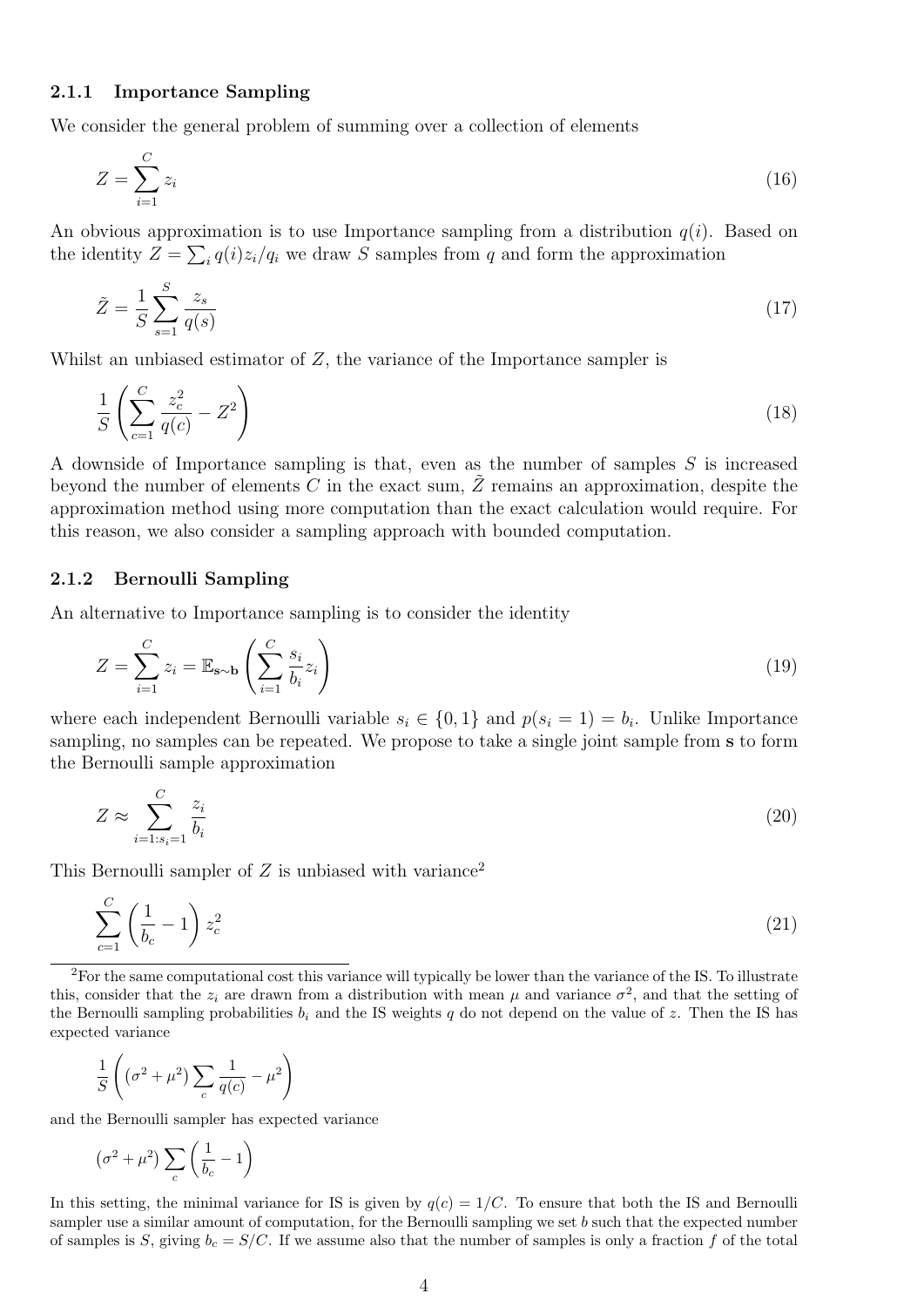For  $b_i \to 1$ , each  $s_i$  is sampled in state 1 with probability 1 and the approximation recovers the exact summation. In our experiments we set each  $b_i$  such that the expected number of samples from the complementary set is equal to a user defined value  $K$ . Specifically we set  $b_c = f(c)^{\alpha}$  where  $f(c)$  is the empirical frequency of observed classes in the whole training set and choose  $\alpha$  such that  $\sum_{d \in \mathcal{C}_n^c} b_c = K$ . For  $K = |\mathcal{C}_n^c|$ , this gives  $\alpha = 0$  and all classes are summed over, giving the exact result. For  $K < |\mathcal{C}_n^c|$  then  $\alpha < 1$  and we sum over a subset of all complementary classes, including those classes that occur more frequently in the training set with higher probability. The variance of the number of samples used in the Bernoulli sampler is  $\sum_{c \in \mathcal{C}_n^c} b_c (1 - b_c) \leq K$ .

#### 2.1.3 The approximate gradient

Both Importance and Bernoulli sampling therefore give approximations in the form

$$
\tilde{Z}_{\theta}(x_n) = \sum_{c \in \mathcal{C}_n} u_{\theta}(c, x_n) + \sum_{d \in \mathcal{N}_n} \kappa_{d,n} u_{\theta}(d, x_n)
$$
\n(22)

where  $\mathcal{N}_n$  is a set of K 'negative' sampled classes from the complementary set. In the Importance case,  $\kappa_{d,n} = 1/(Kq_n(d))$  represents the probability of sampling class d according to the IS distribution<sup>3</sup>  $q_n(d)$ ; in the Bernoulli case  $\kappa_{d,n} = 1/b_{d,n}$  is the probability that  $s_d = 1$ . This gives an approximate log likelihood contribution

$$
\tilde{L}_n(\theta) = u_\theta(c_n, x_n) - \log \tilde{Z}_\theta(x_n) \tag{23}
$$

with derivative

$$
\partial_{\theta}\tilde{L}_n(\theta) = \sum_{c \in \mathcal{C}'_n} \left( \delta(c, c_n) - \tilde{p}(c|x_n) \right) \partial_{\theta} \log u_{\theta}(c, x_n) \tag{24}
$$

where

$$
\tilde{p}(c|x_n) = \begin{cases}\n u_\theta(c, x_n) / \tilde{Z}_\theta(x_n) & c \in \mathcal{C}_n \\
\kappa_{c,n} u_\theta(c, x_n) / \tilde{Z}_\theta(x_n) & c \in \mathcal{N}_n\n\end{cases}
$$
\n(25)

Note that  $\tilde{p}$  is a distribution<sup>4</sup> over the classes  $\mathcal{C}'_n = \mathcal{C}_n \cup \mathcal{N}_n$ . Hence the approximation

$$
\tilde{\gamma}_m(c) \equiv \delta(c_m, c) - \tilde{p}(c|x_m)
$$
\n(26)

has the property  $\tilde{\gamma}_m(c) \in [-1, 1].$ 

number of classes,  $S = fC$  for  $0 \le f \le 1$  then the IS has variance

$$
\left(\sigma^2+\mu^2\right)\frac{C}{f}-\frac{\mu^2}{fC}
$$

whilst the Bernoulli sampler has variance

$$
\left(\sigma^2+\mu^2\right)\frac{C}{f}-\left(\sigma^2+\mu^2\right)C
$$

For small f and large C, the variance from the Bernoulli sampler can therefore be significantly lower than for the IS.

<sup>3</sup>The IS distribution  $q_n(d)$  depends on the data index n, since the IS distribution must not include the classes in the set  $\mathcal{C}_n$ .

<sup>4</sup>In [8] Importance sampling is used to motivate an approximation that results in a distribution over a predefined subset of the classes. However the approximation is based on a biased estimator of the normalisation and as such is not an Importance sampler in the standard sense.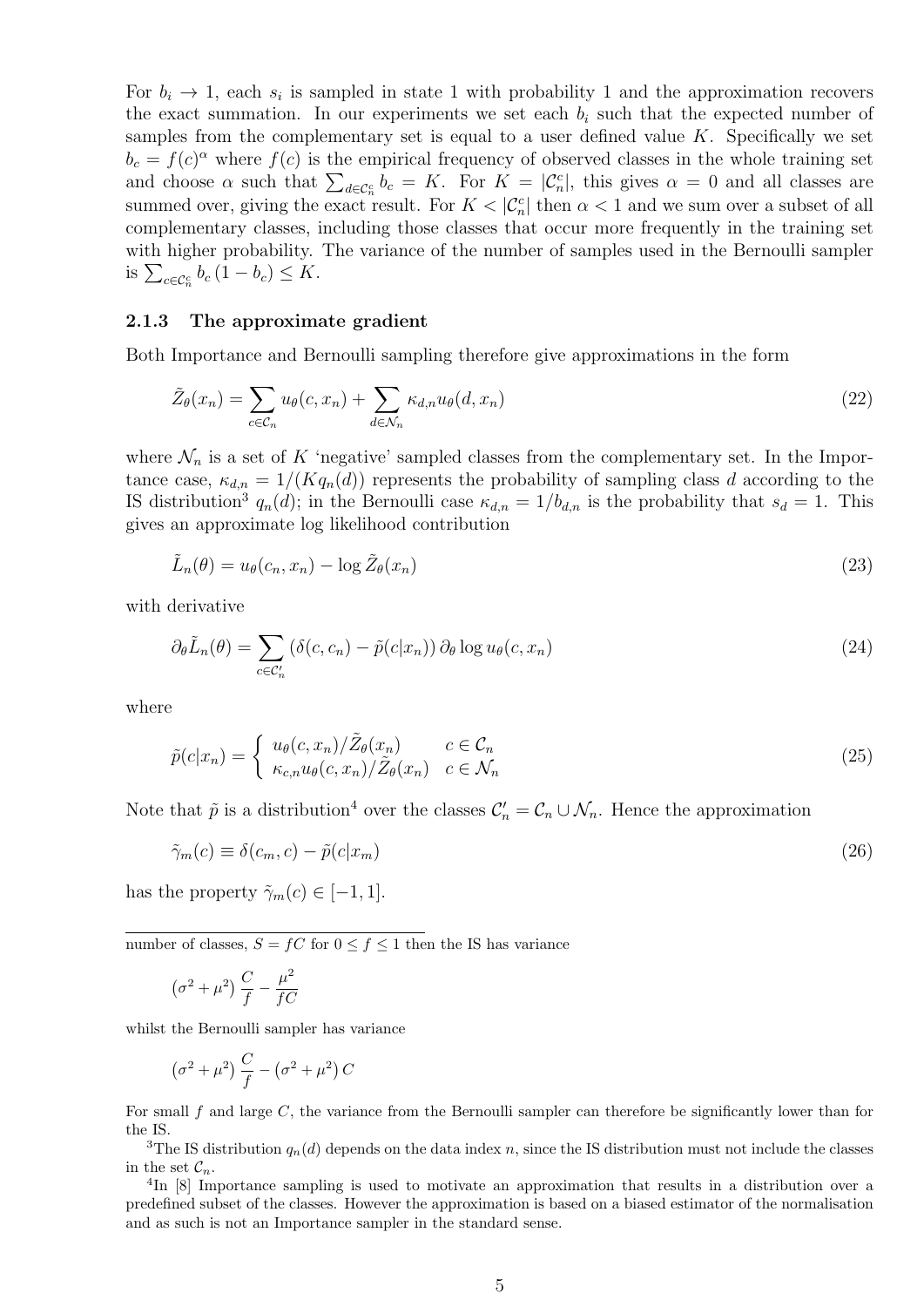For fixed  $\kappa$ , the bias<sup>5</sup> in estimating  $p(c|x_m)$  (which depends on  $1/Z$ ) is given by the Taylor expansion

$$
\tilde{p}(c|x_m) = p(c|x_m) \left(1 + (1 - \kappa)p(\mathcal{N}_m|x_m)\right) + O\left((1 - \kappa)^2\right)
$$
\n(27)

where  $p(\mathcal{N}_m | x_m) = \sum_{d \in \mathcal{N}_m} p(d | x_m)$  is the total probability of the sampled negative classes. For a well trained model, the probability of generating incorrect labels for the minibatch will be low, resulting in a low bias for the gradient. In the limit of a large number of Importance samples,  $\kappa \to 1$ ; similarly for Bernoulli sampling, as K tends to the size of the complementary set,  $\kappa \to 1$ ; the resulting estimators of  $p(c|x_n)$  are therefore consistent.

For class specific parameter models, the property  $\tilde{p} \in [0, 1]$  not only ensures a low-variance estimator of the gradient, but also results in the pleasing property that for parameters in the minibatch class ( $\theta_a$  for  $a \in \mathcal{C}$ ) the sign of the gradient for each datapoint in the minibatch is correct. This follows immediately from the observation

$$
sgn\left(\tilde{\gamma}_m(a)\right) = sgn\left(\gamma_m(a)\right) \tag{28}
$$

Whilst this does not guarantee that the sign of the overall gradient approximation

$$
\tilde{g}(\theta_a) = \sum_{m \in \mathcal{M}} \tilde{\gamma}_m(a) \partial_{\theta_a} \log u_{\theta_a}(x_m)
$$
\n(29)

is correct, in practice we find that the sign of the approximate minibatch gradient sgn  $([\tilde{g}]_i)$  is correct for the majority of the components of the vector.

In implementing the sampling approach, there remains the choice of the set  $\mathcal{C}_n$ . For a budget of T classes to be used one could use for example  $T - K$  classes for the explicit sum over  $\mathcal{C}_n$ with the remaining K classes sampled from  $\mathcal{C}_n^c$ . The optimal choice between using explicit sums and sampled classes to approximate Z will inevitably be problem and implementation dependent. The closest comparator to BlackOut is to use a single class  $\mathcal{C}_n = \{c_n\}$  and sample the remainder from  $\mathcal{C}_n^c$ . In this case, every member of the minibatch has a corresponding set of K additional samples. Depending on the details of the implementation, accessing roughly  $|\mathcal{M}|K$  class parameters may be too expensive. For this reason, alternatives such as choosing a fixed set of classes in advance may improve efficiency of memory access. Similarly, there is a choice as to which class parameters to update for each minibatch. For example, one may update only the parameters of the observed classes in the minibatch, or all classes from the minibatch and sampled negative classes. Again, the optimal setting will be problem and implementation dependent.

# 3 Relation to other approaches

The closest approach to ours are those taken by [1, 2] which use the maximum likelihood objective, approximated by Importance sampling. Since this has previously been perceived to be impractical, alternative approaches have been considered that are either not based on maximising an approximated log likelihood or maximising the likelihood of a different model.

<sup>&</sup>lt;sup>5</sup>The estimator of  $p(c|x_n)$  is biased since the estimator of the inverse normalisation  $1/Z_\theta$  is biased. One can form an effectively unbiased estimator of  $1/Z_{\theta}$  by a suitable truncated Taylor expansion of  $1/Z$ , see [3]. However, each term in the expansion requires a separate independent joint sample from  $p(s)$  (for the BS) and as such is sampling intensive, reducing the effectiveness of the approach.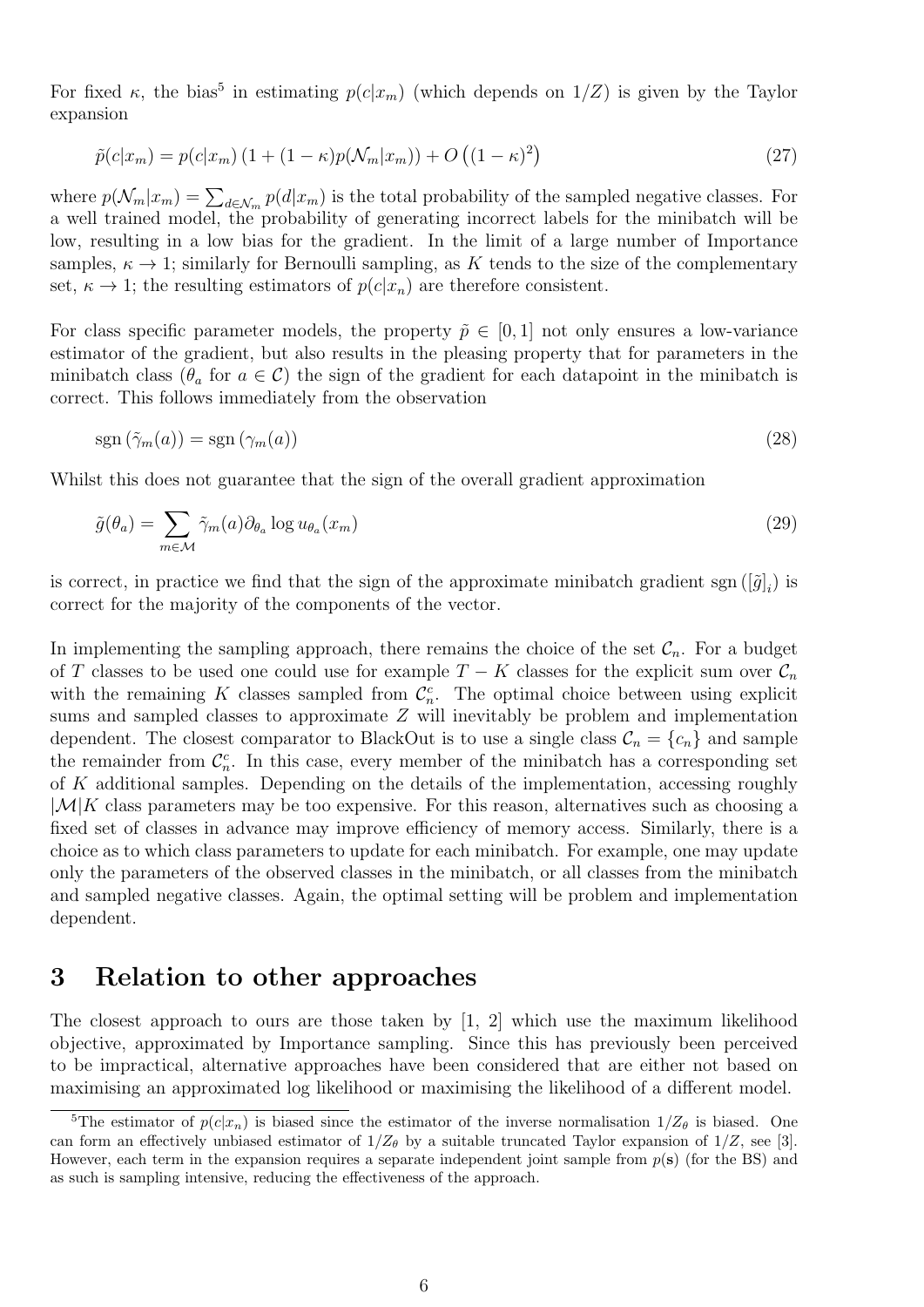# 3.1 Hierarchical Softmax

Hierarchical softmax [13] defines a binary tree such that the probability of a leaf class is the product of edges from the root to the leaf. For the softmax regression setting  $u(c, \mathbf{x}_m)$  =  $\exp(\mathbf{w}_c^{\mathsf{T}}\mathbf{x}_m)$ , each (left) edge child of a node n is associated with a probability  $\sigma(\mathbf{w}_n^{\mathsf{T}}\mathbf{x})$ , with a corresponding weight  $w_n$  for each node. The advantage of this is that it defines a distribution over all C classes and removes the requirement to explicitly normalise over all classes. The probability of an observed class then scales with  $log C$ , rather than C in the standard softmax approach. A disadvantage is that, apart from the additional implementation complexity, the number of parameters is significantly larger than in the standard softmax, with one parameter per node in the tree. Whilst this can be addressed by parameter sharing, hierarchical softmax defines a new model, rather than an approximation to the original softmax model. As such we will not consider it further here.

## 3.2 Noise Contrastive Estimation

NCE [6, 7] is a general approach that can be used to perform estimation in unnormalised probability models and has been successfully applied in the context of language modelling in [12, 11]. The method generates data from the 'noise' classes (which range over all classes, not just the negative classes) for each datapoint in the minibatch. The objective is related to a supervised learning problem to distinguish whether a datapoint is drawn from the data or noise distribution. The method forms a consistent estimator of  $\theta$  in the limit of an infinite number of samples from a noise distribution  $p(c)$   $c \in \{1, \ldots, C\}$ .

The method has gradient for minibatch datapoint  $(c_m, x_m)$ 

$$
\frac{kp_n(c_m)}{p'_\theta(c_m|x_m) + kp_n(c_m)} \partial_\theta \log p'_\theta(c_m|x_m) - \sum_{i=1}^k \frac{p'_\theta(d_i)}{p'_\theta(d_i|x_m) + kp_n(d_i)} \partial_\theta \log p'_\theta(d_i|x_m) \tag{30}
$$

where

$$
p'_{\theta}(c_m|x_m) = u_{\theta}(c_m, x_m)/z_m \tag{31}
$$

and the total gradient sums the gradients over the minibatch. The method requires that each datapoint in the minibatch has a corresponding scalar parameter  $z_m$  (part of the full parameter set  $\theta$ ) which approximates the normalisation  $Z_m(\theta)$ . Formally, the objective is optimised when  $z_m = Z_m(\theta)$  which would require an expensive inner optimisation loop for each minibatch over these parameters. For this reason, in practice, these normalisation parameters are set to  $z_m = 1$ [12]. Formally speaking this invalidates the consistency of the approach unless the model is rich enough that it can implicitly approximate the normalisation constant<sup>6</sup>. In the limit of the number of noise samples tending to infinity, the optimum of the NCE objective coincides with maximum likelihood optimum. A disadvantage of this approach therefore compared to Bernoulli sampling is that (in addition to the formal requirement of optimising over the  $z_m$ ) the method requires in principle an infinite amount of computation to match the maximum likelihood objective. Whilst this method has been shown to be effective for complex 'self normalising' models, in our experiments with softmax regression, this approach (setting  $z_m = 1$ ) performs very poorly and does not lead to a practically usable algorithm.

# 3.3 Ranking approaches

An alternative to learning the parameters of the model by maximum likelihood is to argue that, when the correct class is c, we need  $u_{\theta}(c, x)$  to be greater than  $u_{\theta}(d, x)$  for all classes  $d \neq c$ .

<sup>6</sup>This is the assumption in [12] in which the model is assumed to be powerful enough to be 'self normalising'.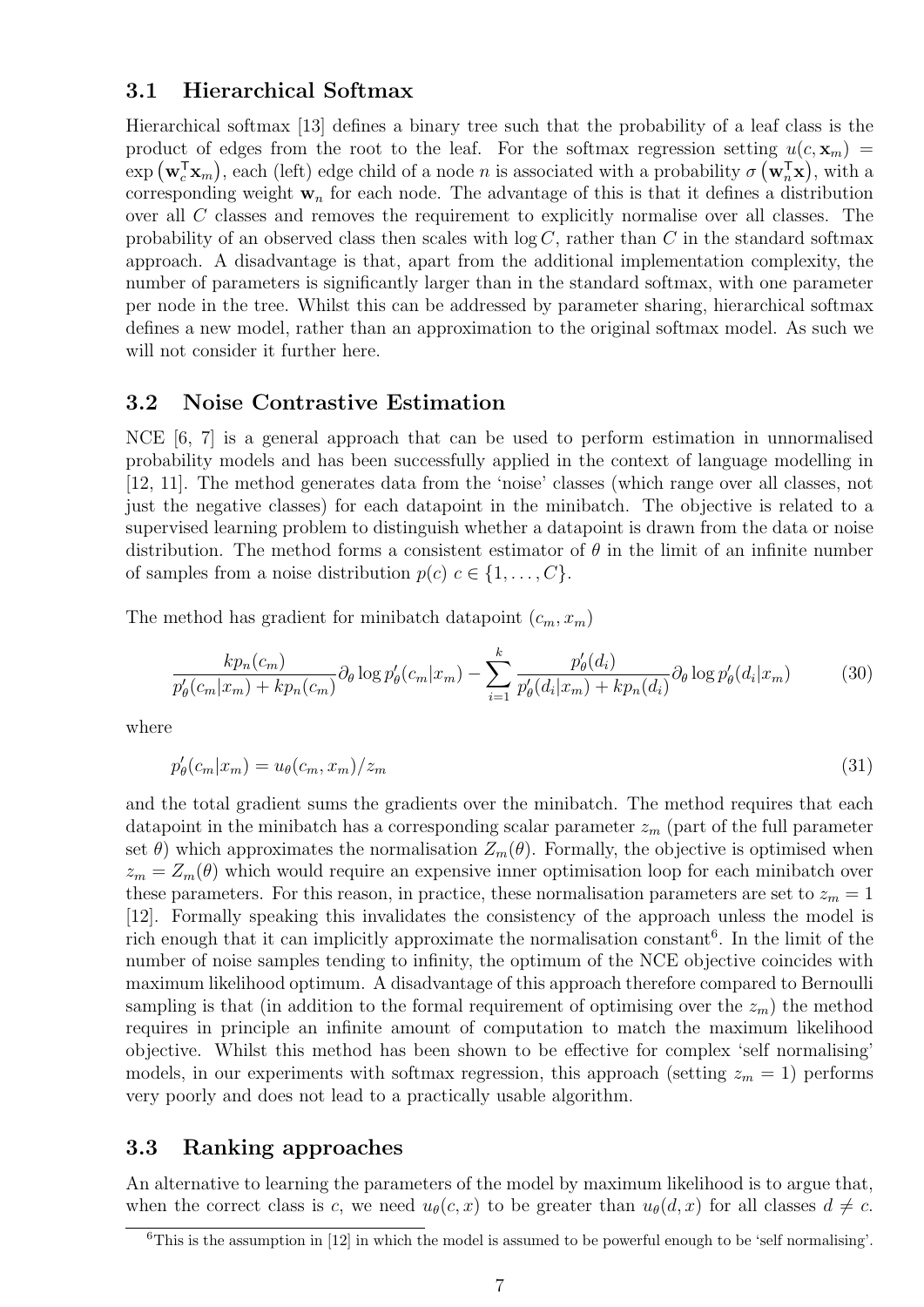For example in the softmax regression setting  $u_{\theta}(c, \mathbf{x}) = \exp(\mathbf{w}_c^{\mathsf{T}} \mathbf{x})$  we may stipulate that  $\mathbf{w}_c^{\mathsf{T}} \mathbf{x}$ be greater than all other  $\mathbf{w}_d^T \mathbf{x}$ , for  $d \neq c$ , namely

$$
\mathbf{w}_c^{\mathsf{T}} \mathbf{x} - \mathbf{w}_d^{\mathsf{T}} \mathbf{x} > \alpha \tag{32}
$$

for some positive constant  $\alpha$ . This is the hinge loss ranking approach taken in [4] in which, without loss of generality,  $\alpha = 1$  is used. A minor modification that results in a differentiable objective is to maximise the log ranking

$$
\log \sigma (\mathbf{w}_c^{\mathsf{T}} \mathbf{x} - \mathbf{w}_d^{\mathsf{T}} \mathbf{x} - \alpha) \tag{33}
$$

where  $\sigma(x) = 1/(1 + e^x)$  for some chosen constant  $\alpha > 0$ . This has gradient with respect to  $\mathbf{w}_a$ given by

$$
\left(1 - \sigma \left(\mathbf{w}_c^{\mathsf{T}} \mathbf{x} - \mathbf{w}_d^{\mathsf{T}} \mathbf{x} - \alpha\right)\right) \left(\delta_{ac} - \delta_{ad}\right) \mathbf{x} \tag{34}
$$

For each element  $m$  of a minibatch of data, we therefore use the setting

$$
\hat{\gamma}_m(c) \equiv \frac{1}{|\mathcal{N}_m|} \sum_{d \in \mathcal{N}_m} \left( 1 - \sigma \left( \mathbf{w}_{c_m}^\mathsf{T} \mathbf{x}_m - \mathbf{w}_d^\mathsf{T} \mathbf{x}_m - \alpha \right) \right) \left( \delta_{c,c_m} - \delta_{c,d} \right) \tag{35}
$$

where  $\mathcal{N}_m$  is the set of negative classes for datapoint m. This encourages the overlap  $\mathbf{w}_{cm}^{\mathsf{T}}\mathbf{x}_m$  to be higher than  $\mathbf{w}_d^T \mathbf{x}_m$  for each negative class d. As before, this gives a value  $\hat{\gamma}_{m,a} \in [-1,1]$ . It is straightforward to show that this ranking objective has a negative definite Hessian and that this corresponds therefore to a concave optimisation problem.

As we will argue below, the setting  $\alpha = 1$  is (in general) suboptimal, and a preferable setting is  $\alpha = \log(C-1)$ , showing that this can make a significant difference to the bias of the estimator.

#### 3.3.1 Relation to normalisation approximation

A variation of our approach in section $(2.1)$  is to write

$$
p(c|x_m) = \frac{u_{\theta}(c, x_m)}{u_{\theta}(c_m, x_m) + \sum_{d \neq c_m} u_{\theta}(d, x_m)}
$$
(36)

and use Importance sampling with a distribution  $q(d)$  over the negative classes (*i.e.* all classes not equal to  $c$ ) to approximate the term

$$
\sum_{d \neq c_m} u_{\theta}(d, x_m) \approx \sum_{d} q(d) \frac{u_{\theta}(d, x_m)}{q(d)} \tag{37}
$$

Using a uniform distribution  $q(d) = 1/(C-1)$  over the  $C-1$  negative classes, and drawing only a single negative sample  $d_m \neq c_m$  then

$$
\sum_{d \neq c_m} u_{\theta}(d, x_m) \approx (C - 1)u_{\theta}(d_m, x_m)
$$
\n(38)

and the approximation becomes

$$
\tilde{p}(c_m|x_m) = \frac{u_{\theta}(c_m, x_m)}{u_{\theta}(c_m, x_m) + (C - 1)u_{\theta}(d_m, x_m)}
$$
\n(39)

$$
= \sigma \left( \log u_{\theta}(c_m, x_m) - \log u_{\theta}(d_m, x_m) - \log(C - 1) \right) \tag{40}
$$

For  $\log u_{\theta}(c, x_m) = \mathbf{w}_c^{\mathsf{T}} \mathbf{x}_m$  this gives

$$
\tilde{p}(c_m|x_m) = \sigma \left(\mathbf{w}_{c_m}^{\mathsf{T}} \mathbf{x}_m - \mathbf{w}_{d_m}^{\mathsf{T}} \mathbf{x}_m - \log(C - 1)\right)
$$
\n(41)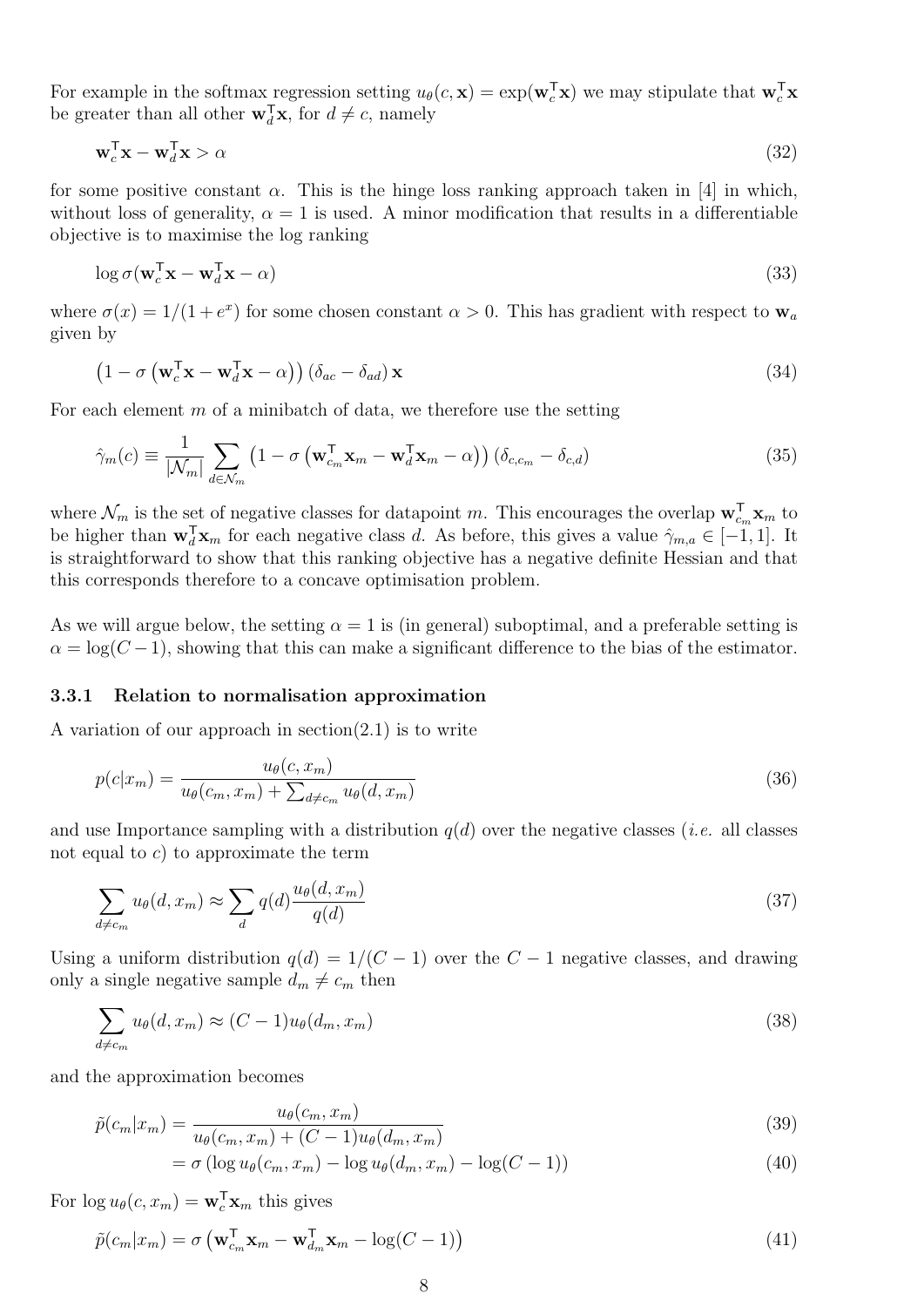

Figure 1: The experimental setting is the same as in  $fig(2)$ . (a) Plotted is the value of the exact log likelihood based on gradient ascent of the ranking objective for different  $\alpha$  values. In this case  $log(C-1) = 6.2126$  is the suggested optimal setting. We also plot the log likelihood for the exact gradient. (b) The bias, represented as the log mean absolute difference between the class probability predictions based on the current parameters learned and the class predictions for the true underlying model (see also section(4).

with  $\tilde{p}(d_m|x_m) = 1 - \tilde{p}(c_m|x_m)$ . The gradient update then matches the ranking gradient update equation(34) on setting  $\alpha = \log(C - 1)$ . One can therefore view the ranking approach as a single-sample estimate of the maximum likelihood approach. As such, we would generally expect this approach to be inferior to those given by more accurate approximations to the likelihood, such as those based on using more samples. This intuition is borne out in our experiments in section(4).

Using the setting  $\alpha = \log(C - 1)$  gives the general ranking objective

$$
\sum_{m \in \mathcal{M}} \sum_{d \neq c_m} \log \sigma \left( \log u_{\theta}(c_m, x_m) - \log u_{\theta}(d, x_m) - \log(C - 1) \right) \tag{42}
$$

for subsets  $d \neq c_m$  (one subset for each minibatch member) of randomly selected negative classes  $d \neq c_m$ . From fig(1) we see that the setting of  $\alpha$  in the ranking objective has a strong influence on the effectiveness of the approach, with  $\alpha = \log(C - 1)$  being a reasonable setting, with this setting tracking the gradient more closely than other settings and giving rise to the lowest bias. Whilst the performance difference between some of the  $\alpha$  settings is small, clearly the setting  $\alpha = 1$  is significantly less optimal than  $\alpha = \log(C - 1)$ .

#### 3.3.2 Negative Sampling

A similar approach to ranking is to maximise  $\log \sigma(w_c^T x)$  whilst minimising  $\log \sigma(w_d^T x)$ , for a randomly chosen subset of negative classes  $d \neq c$ . This is motivated in [10] as an approximation of the NCE method and has the objective

$$
\log \sigma \left( \mathbf{w}_c^{\mathsf{T}} \mathbf{x} \right) + \sum_{d} \log \left( 1 - \sigma \left( \mathbf{w}_d^{\mathsf{T}} \mathbf{x} \right) \right) \tag{43}
$$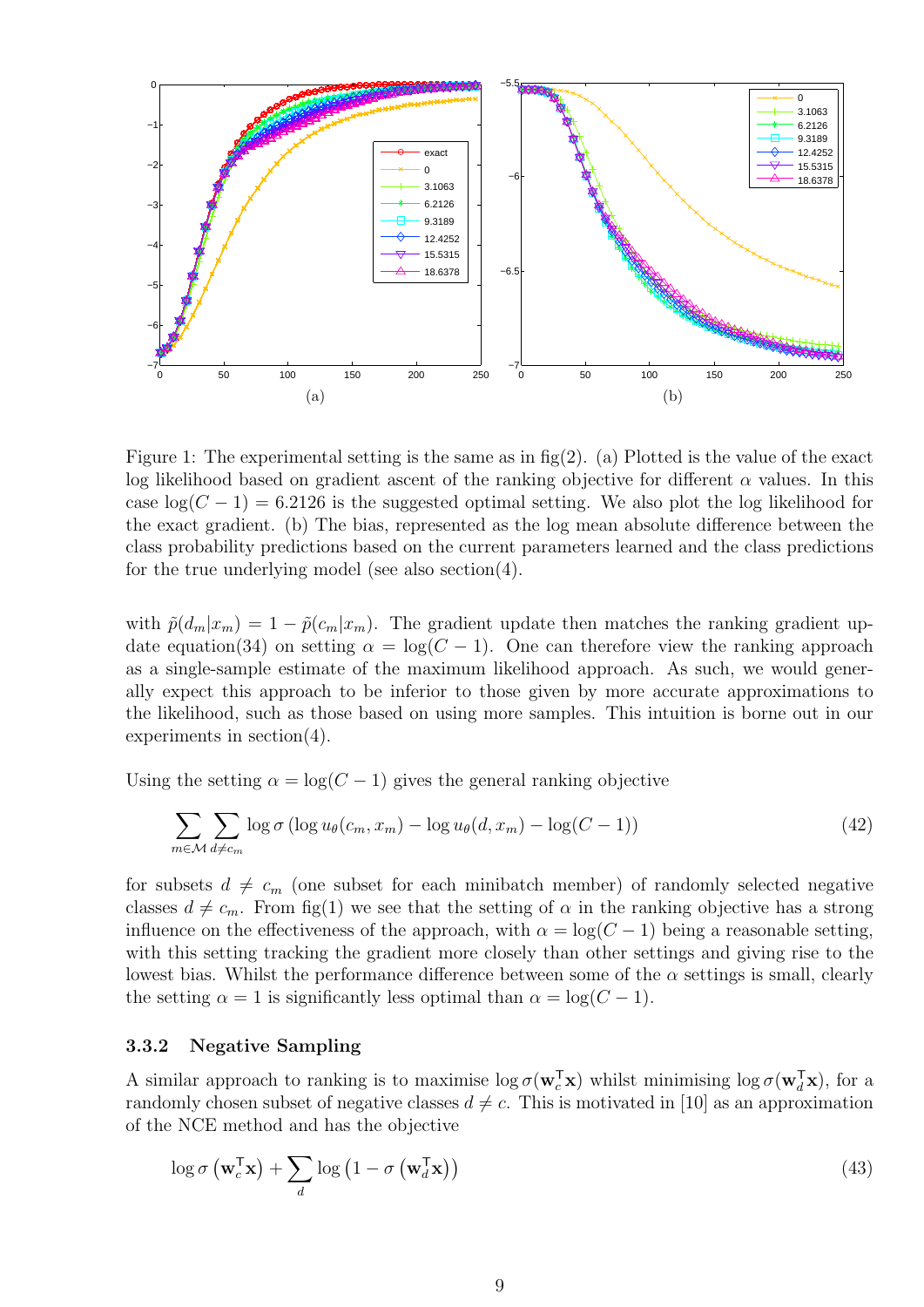This has gradient wrt  $w_a$  given by

$$
\left( \left( 1 - \sigma \left( \mathbf{w}_c^{\mathsf{T}} \mathbf{x} \right) \right) \delta_{ac} - \sum_d \sigma \left( \mathbf{w}_d^{\mathsf{T}} \mathbf{x} \right) \delta_{ad} \right) \mathbf{x} \tag{44}
$$

For ease of comparison, we scale this number of negative terms to have a similar effect to the positive term, giving for a member  $m$  of the minibatch

$$
\gamma_m^-(c) \equiv \frac{1}{|\mathcal{C}'|-1} \sum_{d \in \mathcal{C}' \backslash c} \left( \left(1 - \sigma \left(\mathbf{w}_{c_m}^\mathsf{T} \mathbf{x}_m\right)\right) \delta_{c,c_m} - \sigma \left(\mathbf{w}_d^\mathsf{T} \mathbf{x}_m\right) \delta_{c,d} \right) \tag{45}
$$

The negative sampling approach approximation to  $\gamma_m(c)$  therefore has the correct sign and lies between −1 and 1. As pointed out in [10] this objective will not, in general, have its optimum at the same point as the log likelihood. For the simple softmax regression model, we found that this approach does not yield practically useful results and as such is not considered further. The main motivation for the method is that it is a fast procedure which empirically results in useful parameters when applied in a more complex wordvec setting [10].

### 3.4 BlackOut

The recently introduced BlackOut [9] is a discriminative approach based on an approximation to the true discrimination probability. This forms the approximation

$$
\tilde{p}(c|x,\theta) = \frac{q_c u_{\theta}(c,x)}{q_c u_{\theta}(c,x) + \sum_{d \in \mathcal{N}} q_d u_{\theta}(d,x)}
$$
\n(46)

Here  $q_c = 1/Q(c)$  where  $Q(c)$  is a distribution over all classes  $1, \ldots, C$ . The ratio  $q_c = 1/Q(c)$  is inspired by Importance sampling. Training is based on maximising the discriminative objective

$$
\log \tilde{p}(c_m | x_m, \theta) + \sum_{d \in \mathcal{N}} \log \left( 1 - \tilde{p}(d | x_m, \theta) \right) \tag{47}
$$

where  $c_m$  is the correct class for input  $x_m$  and  $\mathcal{N}_c$  is a set of 'negative' classes for  $c_m$ . The objective is summed over all points in the minibatch. BlackOut shares similarities with NCE but avoids the difficulty of the unknown normalisation constant. For the IS distribution  $Q(c)$  the authors propose to use  $Q(c) \propto f(c)^{\alpha}$  where  $f(c)$  is the empirically observed class distribution  $f(c) \propto \sum_{n} \mathbb{I}[c_n = c]$  and  $0 \leq \alpha < 1$  is found by validation. BlackOut shares similarities with our normalisation approach. However, the training objective is different – BlackOut uses a discriminative criterion rather than the likelihood. Whilst the optimum of the BlackOut objective can be shown to match the log likelihood objective (in the limit of a large number of samples) it is unclear why the BlackOut objective might be preferable to a direct log likelihood approximation.

# 4 Experiment

We consider the simple softmax regression model  $u(c, x) = \exp(\mathbf{w}_c^T \mathbf{x})$ . The exact log-likelihood in this case is concave, as are our sampling approximations. This is useful since the convexity of the objective means that the results do not depend on the difficulty of optimisation and focus on the quality of the objective in terms of mimicking the true log likelihood. To estimate the performance of the trained models, we note that the model is invariant up to  $\mathbf{w}_c^T \mathbf{x} + a(\mathbf{x})$ for any  $a(\mathbf{x})$ . This invariance means that directly comparing parameters from trained models is problematic. For this reason, we estimate bias by looking at the predictive performance of a model  $p_{\theta}(c|x)$  compared to the predictive performance of the true model  $p_{\theta_0}(c|x)$ . In particular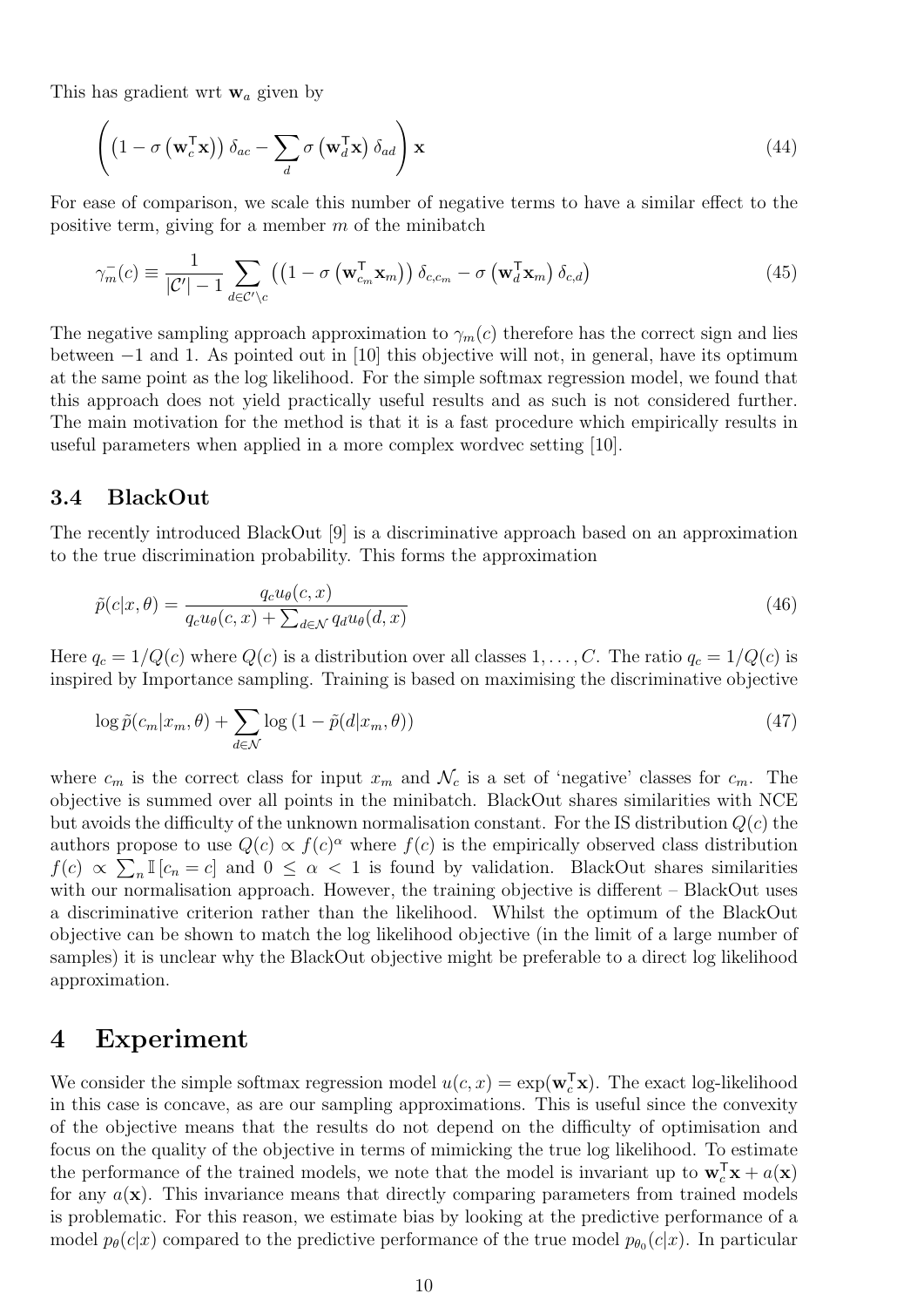

Figure 2: (a) Plotted is the value of the exact log likelihood (y-axis) against iteration number (x-axis) for a set of  $N = 2000$  datapoints, each  $D = 100$  dimensional. There are  $C = 1000$ classes and the training data was generated from the model to make a realisable problem. We compute the exact gradient for each minibatch of  $|\mathcal{M}| = 50$  datapoints and also compute the comparative and normalisation approximations for the minibatch. In all approximations,  $K = 20$  additional 'negative' classes were randomly sampled in addition to the classes in each minibatch. All approximations used roughly 1050 calculations of the form  $\exp(\mathbf{w}^T \mathbf{x})$ per minibatch, compared to 50,000 calculations for the exact approach, leading to a roughly 50 fold decrease in computation cost. The plot shows gradient ascent with momentum 0.99. Learning rates for the exact, and normalisation approximations were all set the same; the BlackOut and Ranking learning rates were set to the largest values that ensured convergence. The Noise Contrastive Estimation and Negative Sampling approaches are not shown since here  $z_m = 1$  results in very poor performance. (b) The log mean absolute difference between the current parameters learned based on the exact gradient update and the parameters learned by each approximation. This indicates the bias in learning the parameters. All approaches were initialised with the same initial parameters, so that at the first iteration there is no difference between the parameters.

we measure the log mean absolute difference in class probability prediction for the inputs in the training set. Neither Noise Contrastive Estimation (with  $z_m = 1$ ) nor Negative Sampling are given in the results since these approaches perform significantly worse than the other approaches.

In  $\text{fig}(2)$  we show results for a simple experiment that compares the exact minibatch gradient compared to our normalisation approximations, ranking and BlackOut. This experiment shows that whilst all methods work reasonably well, the normalisation approximations result in the most rapidly convergent in terms of bias minimisation. The empirical class frequency  $Q(c)$  $f(c)$  was used to form the Importance sampling distribution and  $K = 20$  results in  $b(c) =$  $f(c)^{0.54}$  for the Bernoulli probabilities. There appears little difference between the Bernoulli and Importance sampling approaches which is somewhat unexpected. It is possible that the theoretical benefit of the Bernoulli sampling in terms of a lower variance estimator is dwarfed by the stochasticity induced by the minibatch sampling process.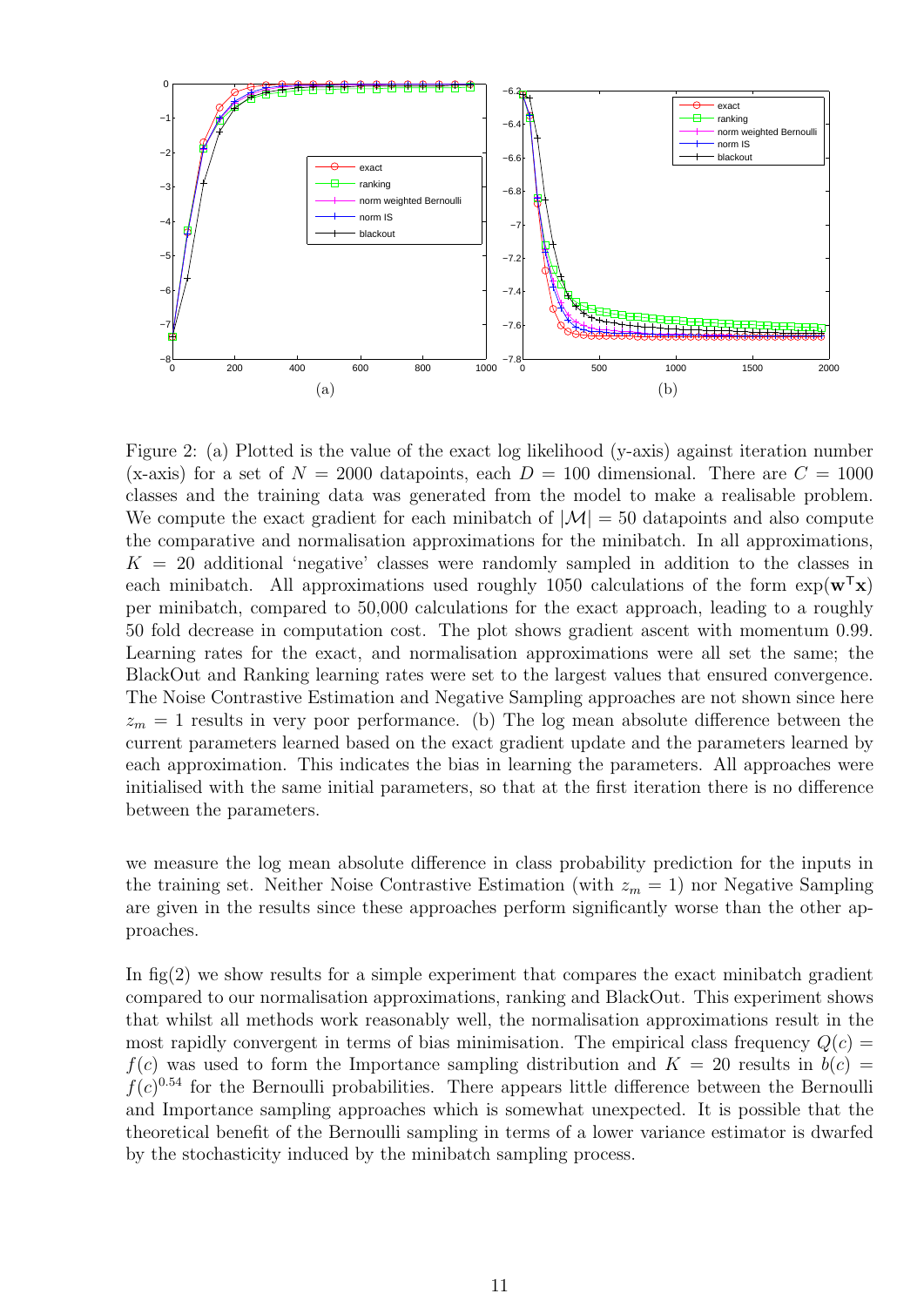# 5 Discussion

In contrast to recently introduced alternative approaches, a simple approximation of the the standard maximum likelihood objective provides an easily implementable and competitive method for fast large-class classification.

An insight from our normalisation approximation is that it relates to the ranking objective and indeed justifies why an offset term can significantly improve the ranking objective.

We also experimented with a deterministic approximations based on based on variations of the result

$$
Z = \sum_{i=1}^{C} \exp v_{\theta}(i, x) = \sum_{i=1}^{C} \exp \left( \mathbb{E}_{s_i} \left( \frac{s_i v_{\theta}(i, x)}{b_i} \right) \right) \le C + \mathbb{E}_{\mathbf{s}} \left( \sum_{i=1}^{C} s_i \left( \exp \left( \frac{v_{\theta}(i, x)}{b_i} \right) - 1 \right) \right)
$$
(48)

where  $s_i$  are Bernoulli random variables and  $b_i = p(s_i = 1)$ . However, these approaches were less successful in this context than the simple sampling approximations.

# References

- [1] Y. Bengio and J-S. Senécal. Quick training of probabilistic neural nets by sampling. AISTATS, 9, 2003.
- [2] Y. Bengio and J-S. Senécal. Adaptive Importance Sampling to Accelerate Training of a Neural Probabilistic Language Model. IEEE Transactions on Neural Networks, 19(4):713– 722, 2008.
- [3] T. E. Booth. Unbiased Monte Carlo Estimation of the Reciprocal of an Integral. Nuclear Science and Engineering, 156(3):403–407, 2007.
- [4] R. Collobert and J. Weston. A unified architecture for natural language processing: Deep neural networks with multitask learning. In Proceedings of the 25th International Conference on Machine Learning, ICML '08, pages 160–167, New York, NY, USA, 2008. ACM.
- [5] C. J. Geyer. On the convergence of Monte Carlo maximum likelihood calculations. Journal of the Royal Statistical Society, Series B (Methodological), 56(1):261–274, 1994.
- $[6]$  M. Gutmann and A. Hyvärinen. Noise-contrastive estimation: A new estimation principle for unnormalized statistical models. International Conference on Artificial Intelligence and Statistics, pages 1–8, 2010.
- [7] M. U. Gutmann and A. Hyvärinen. Noise-contrastive estimation of unnormalized statistical models, with applications to natural image statistics. The Journal of Machine Learning Research, 13(1):307–361, 2012.
- [8] S. Jean, K. Cho, R. Memisevic, and Y. Bengio. On Using Very Large Target Vocabulary for Neural Machine Translation. Proceedings of the 53rd Annual Meeting of the Association for Computational Linguistics and the 7th International Joint Conference on Natural Language Processing (Volume 1: Long Papers), pages 1–10, 2015.
- [9] S. Ji, S. V. N. Vishwanathan, N. Satish, M. J. Anderson, and P. Dubey. BlackOut: Speeding up Recurrent Neural Network Language Models With Very Large Vocabularies. ICLR, pages  $1-12$ , 2016.